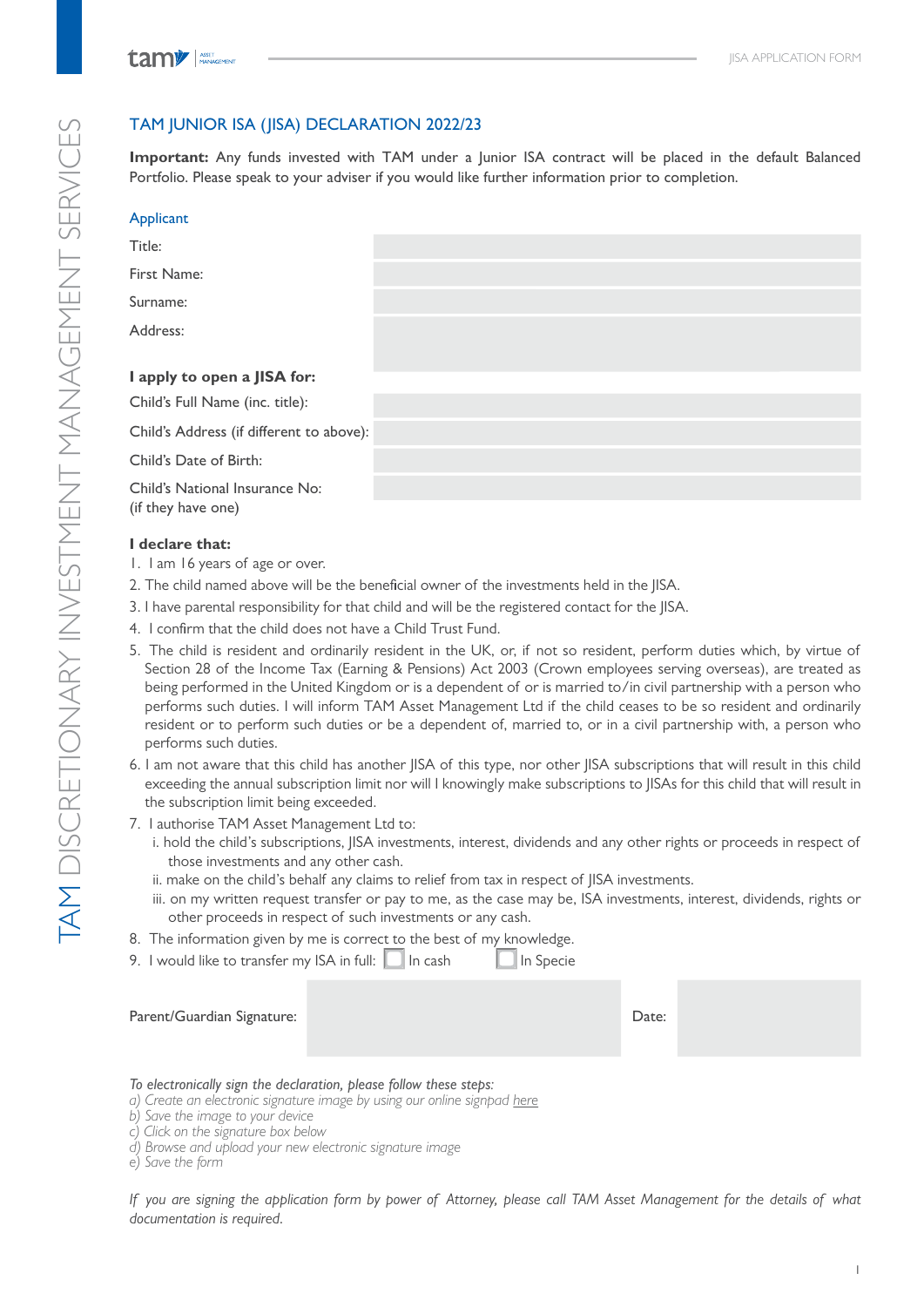

### JISA TERMS & CONDITIONS FOR TAX YEAR 2022/23

TAM Asset Management Ltd are registered Inland Revenue ISA Managers, authorised and regulated by the Financial Conduct Authority.TAM ISAs are managed in accordance with the ISA Regulations and other regulatory and legal requirements. Should TAM Asset Management Ltd decide to delegate any of their functions or responsibilities under these Terms & Conditions they will satisfy themselves that any such person is competent to carry out those functions and responsibilities.

### TO OPEN AN ISA

**1.** Anyone aged 16 or over and has parental responsibility for a child can apply on behalf of a child aged 18 and under, who is resident and ordinarily resident in the UK, to subscribe up to £9,000 to a IISA, either in cash or by way of existing shares (for which special rules apply).

**2.** The investments will be and mustremain in your beneficial ownership and must not be used as security for a loan. As per your initial Terms of Business the title to the investments will be in the name of Pershing Nominees Ltd (or in the case of overseas securities held with any eligible custodian as they may reasonably determine). UK non‐Crest securities will be held in their physical possession. Share certificates or other documents evidencing title will be held by us as Inland Revenue authorised ISA Managers.

**3.** Withdrawals do not incur liability to tax, but funds cannot be withdrawn until the child is age 18, unless a terminal illness claim is agreed or following closure of the account after the death of the child.

**4.** Qualifying investments can be any equity (ordinary shares) in a company which is incorporated anywhere in the world and which is officially listed on a recognised Stock Exchange, as termed by the Inland Revenue, any qualifying Investment Trust, Unit Trust, OEIC or UCITS (subject to special rules), certain corporate bonds convertibles and preference shares, PIBs and Gilts.

**5.** Dividends will be added to the value of the IISA and reinvested and cannot be withdrawn until the child is 18.

**6.** Interest arising on cash on deposit is not liable for tax but we are required to account to the Inland Revenue for a flat rate charge of 20% on all interest paid or credited. The investor cannot reclaim this charge. Interest rates will be available on request.

**7.** Bonus issues will automatically be added to your holding.

**8.** Rights issues may not be subscribed for by additional cash investment over the annual JISA limit, but may be taken up from cash already in the JISA, or taken up outside the JISA.

**9.** Statements are constantly available to download via our web delivery system, giving details of investments and cash balances held in the ISA.

**10.** TheregisteredcontactfortheJISAhastherightto request

arrangements be made for them to attend and vote at shareholders, security holders or unit holders meetings, and to receive the Annual Report and Accounts and any other information issued to shareholders, securities holders or unit holders in respect of investments held in the JISA. This may incur a further administration fee.

**11.** TAM Asset Management is responsible for determining the eligibility of investments to be held within JISAs. It is, however, possible for a previously qualifying investment to become non‐ qualifying, for which TAM Asset Management Ltd cannot be held responsible, nor for any loss of benefit resulting. If an investment ceases to qualify, we will arrange to sell or transfer it out of the account.

**12.** You are not obliged to take out a JISA each year but we do require you to complete an application form for each tax year for which you subscribe as we cannot offer a rolling basis without a general account from which to fund it.

**13.** You have the right to transfer your JISA to another JISA manager. On receipt of your written instructions and within the time stipulated by you, subject to a minimum period of 21 calendar days, all or part of your JISA shall be transferred to another JISA manager.

**14.** On receipt of your instructions and within the time stipulated by you, subject to a minimum period of 21 days, all or part of the investment held in your JISA, and proceeds arising from those investments, shall be transferred.

**15.** We will notify you if, by reason of any failure to satisfy the provisions of the ISA regulations made by the Inland Revenue, the JISA has or will become void. Voided JISAs will be subject to our closure fee.

**16.** Alterations may be made from time to time to these terms without notice in order to meet changes in ISA regulations, legal requirements and otherwise to allow effective management of your JISA investments. Any changes in our charges will be made available via our website 30 calendar days prior to them taking effect.

**17.** Where applicable the Terms and Conditions stipulated in your (Discretionary) Terms of Business Letter will apply to your JISA. We will manage the portfolio as per the investment objectives advised or the default fund as per your signed account opening documentation. Should your investment objectives change, please contact your Adviser as soon as possible in order that he can instruct us accordingly.

**18.** You are reminded that, owing to the nature of the investment market, share prices and the income derived from a shareholding can fall as well as rise that the degree of risk attached to any particular investment may vary, and that you/your child may not receive back all the money which has been invested.

**19.** Your Child's JISA investments do not involve you or them in any correspondence or returns to the Inland Revenue.